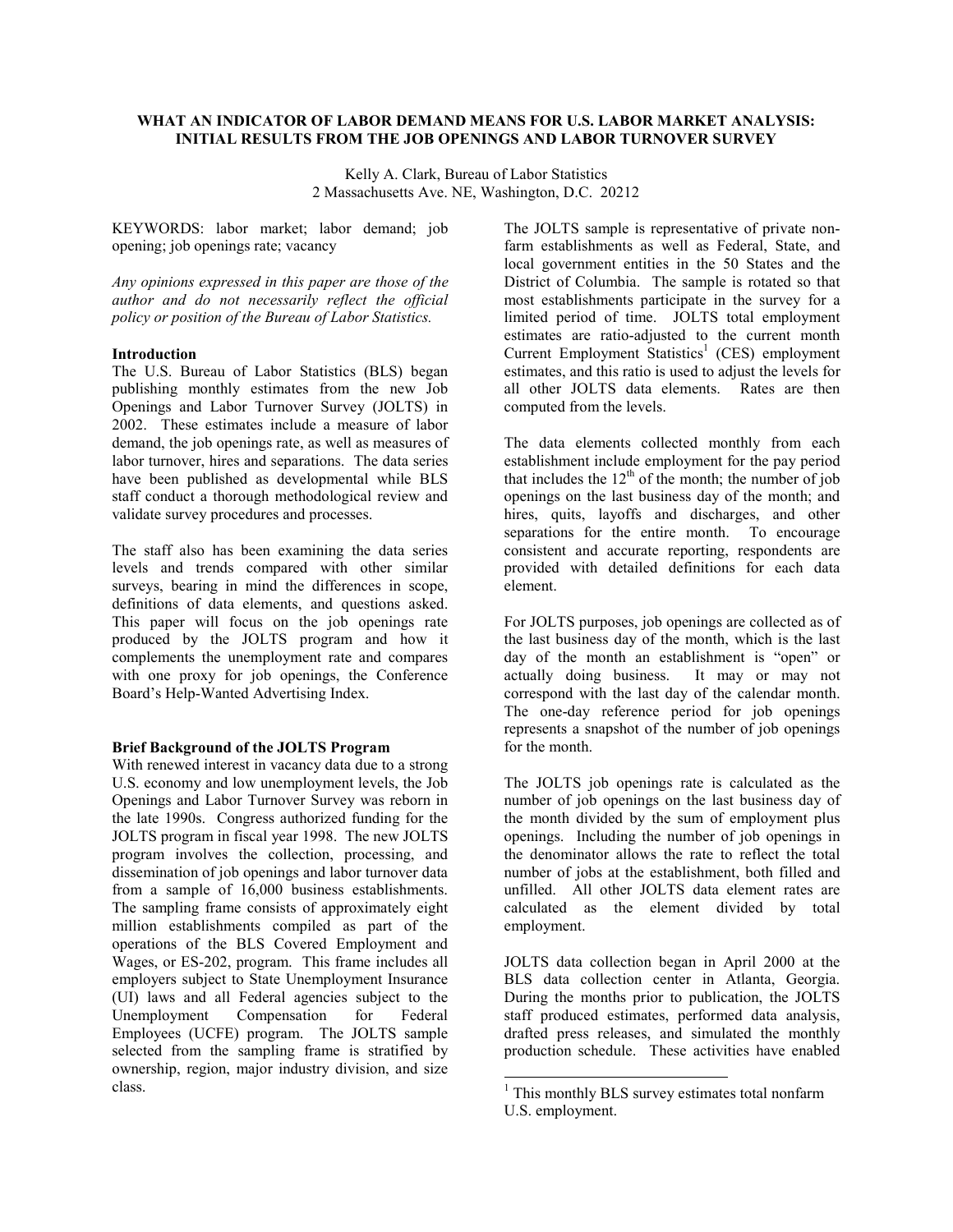JOLTS staff to set the tone and work out the timing in an ongoing monthly production environment so that the transition from developmental to regular production will be transparent.

BLS released monthly job openings, hires, and separations rates and levels in July 2002. Historical data beginning with December 2000 were released at that time. Updates of the estimates are posted to the BLS website during the last week of each month. Estimates are available for the nation as a whole and for four geographic regions. The national estimates for the private sector are divided into industry sectors, and additional estimates are published for the Federal Government and for State and local government combined. JOLTS industry estimates were initially published based on the Standard Industrial Classification (SIC), but in July 2003, all estimates were converted to the North American Industry Classification System (NAICS). This conversion allowed for greater industry detail of the estimates.

## **Preliminary Results from the JOLTS Program**

The job openings rate as a measure of unmet labor demand was designed to parallel the measure of unused labor supply, the unemployment rate. Job openings are measured as of the last business day of the month, a snapshot for the month, and unemployment is measured as of the week of the  $12<sup>th</sup>$ of the month, a similar snapshot for the month although at a different time of the month. There are three conditions for an opening to be reported for JOLTS, as there are three conditions for a person to be considered unemployed. To be considered a job opening, a job must be currently available, work for the job could start within 30 days, and an employer must be actively recruiting to find someone to fill the job. To be considered unemployed, a person must be available for work; could start work immediately, and must be actively searching for work.

The parallel concepts for job openings and unemployment allows for direct comparisons of the two labor market statistics. In theory, job openings should move in the opposite direction of unemployment over the course of the business cycle. In good economic times, the labor market tends to be tight, with employers searching for employees, but most people who want a job are already employed. Unemployment tends to be low and openings tend to be high. However, when economic conditions worsen, employers are hesitant to post new openings, and the few job openings that exist tend to be filled quickly. Many of these job openings may represent

positions from which a worker has separated rather than "new" jobs. Unemployment is usually higher due to reduced hiring and increased layoffs in response to weak demand. By examining the movements of the job openings and unemployment rates, it is clear that the expected relationship exists. As the economy entered the recession in early 2001, the job openings rate decreased while the unemployment rate increased. The job openings rate did begin to rebound in late 2001, near when the National Bureau of Economic Research declared the recession over. However, the job openings rate then declined again in late 2002 before rebounding in 2003. It has been suggested that job openings are a leading indicator at the business cycle peak and a lagging indicator at the business cycle trough<sup>2</sup>. However, the limited JOLTS data series seem to imply the job openings rate is a coincident indicator, moving at about the same time as general economic activity.

The economic model used to examine the relationship between the job openings and unemployment rates over time is known as the Beveridge curve. This model depicts an inverse relationship between the two rates, with movements along the curve distinguished from movements of the curve itself. Movements along the curve are generally related to changes in the business cycle and the cyclical fluctuations of the demand for labor. Movements of the curve are due to changes in the efficiency with which workers match with open jobs. These movements are based on changes in structural and frictional unemployment as the labor force changes and as industry and geographic trends influence the distribution of jobs.

Movements along the curve are not independent from movements of the curve, but it is possible to distinguish them when graphing the Beveridge curve over long time periods<sup>3</sup>. Although the JOLTS job openings series is rather short, a preliminary look at the Beveridge curve in Graph 1, which displays the developmental data, shows the expected inverse relationship, in the form of a downward-sloping curve, between the job openings and unemployment rates. Obviously, a longer time series is needed to distinguish movements along the curve from

1

<sup>&</sup>lt;sup>2</sup> Paul A. Armknecht, Jr. "Job Vacancies in Manufacturing, 1969-73." *Monthly Labor Review*, August 1974, pp. 27-33.

<sup>&</sup>lt;sup>3</sup> Hoyt Bleakley and Jeffrey C. Fuhrer, "Shifts in the Beveridge Curve, Job Matching, and Labor Market Dynamics." *New England Economic Review*, September/October 1997, pp. 3-19.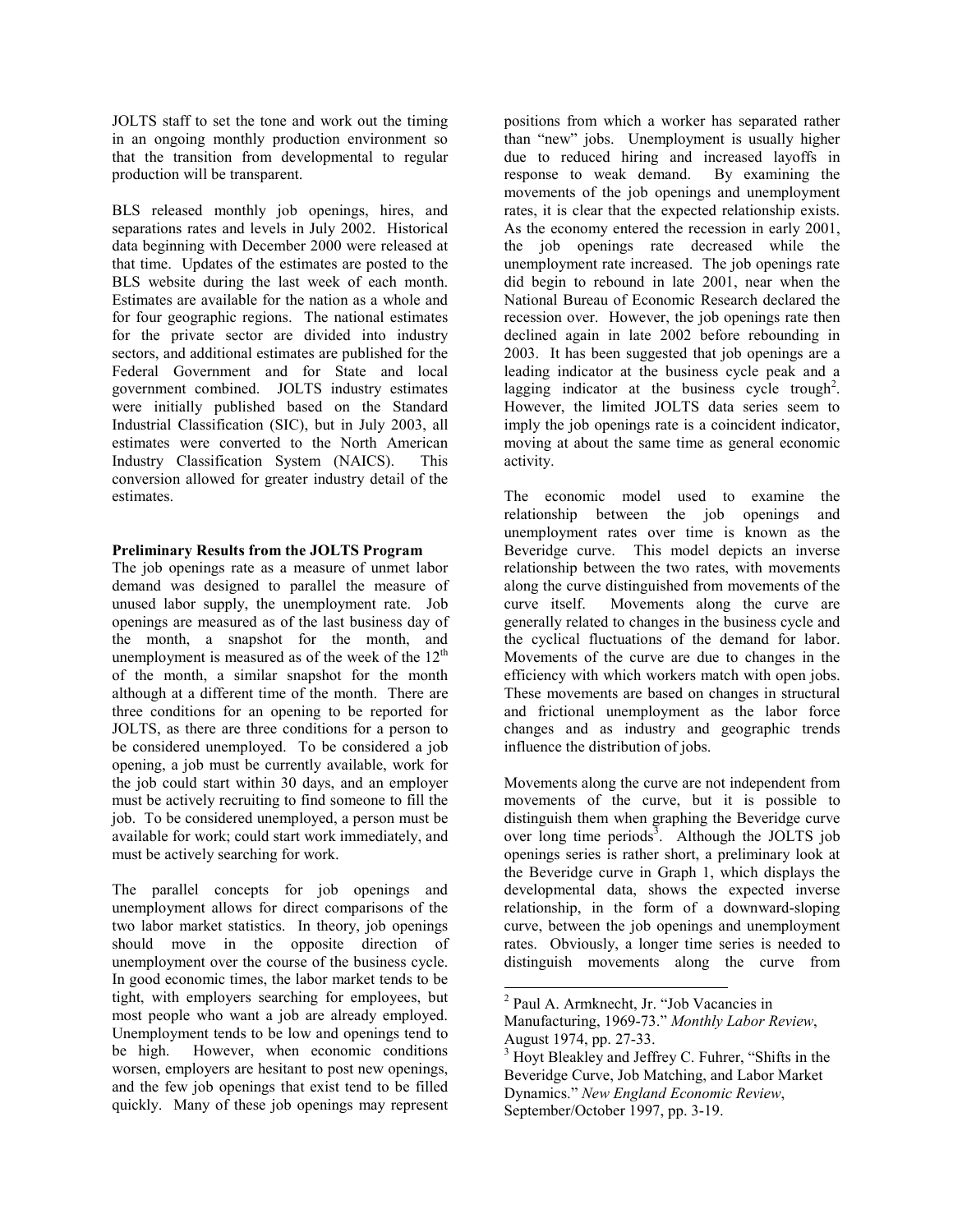movements of the curve and yield more insight into the labor market changes during this period. Economists will then be able to determine whether unemployment is due more to deficient demand (movement along the curve) or to inefficiencies in the job matching process (movement of the curve).

**Graph 1 - The Beveridge Curve Not seasonally adjusted**



Source: Bureau of Labor Statistics, Current Population Survey, Job Openings and Labor Turnover Survey

One interesting observation that can be seen in the JOLTS microdata is the number of firms reporting 0 job openings in any given month. In January 2003, for example, fully  $60$  percent<sup>4</sup> of JOLTS respondents who reported data reported 0 job openings. Approximately 85 percent of small firms (less than 50 employees), 43 percent of medium-sized firms (between 50 and 1,000 employees), and 7 percent of large firms (over 1,000 employees) reported 0 job openings on the last business day of January 2003. In looking at the distribution for the respondents who reported a non-zero value for job openings, the majority of firms reported between 1 and 10 job openings. Obviously, the size of the firm is a factor in the number of job openings, and taking a count of openings as of the last business day of the month is a snapshot and not a count for the entire month. In addition, many job openings may not be reported to JOLTS, such as those that are posted and filled before the last business day of the month and those filled by internal promotions and transfers.

The only other existing measure of excess labor demand at the national level is The Conference

 $\overline{a}$ 

Board's Help-Wanted Advertising  $Index^5$  (HWI). With some manipulation, the normalized HWI has been used in Beveridge curve analysis in the past. As a measure of the volume of help-wanted advertising in major newspapers from across the country, the HWI has been a good indicator when compared to unemployment. In looking at Graph 2 of the job openings rate and the HWI, it can be seen that the trends are roughly similar. However, the decrease from December 2000 to November 2001 was much sharper for the HWI, which experienced a drop of 42 percent compared with a 31 percent drop in the job openings rate over the same time period. The differences in scope and definition between the HWI and the job openings rate, described below, as well as trends in how employers use newspapers to advertise job openings may account for some of this difference.

However, the HWI is an imperfect measure of labor demand. Employers who place help-wanted advertisements in newspapers may not be representative of the national economy. Newspaper ads tend to be for lower-skilled positions. The growth of the Internet's popularity for job postings also has affected the number of newspaper advertisements. Some of the drop in the HWI may be due to a reduction in employers' use of newspaper advertising rather than an actual decrease in the demand for labor.

**Graph 2 - The Help-Wanted Index (seasonally adjusted), the Unemployment Rate, and the Job Openings Rate Not seasonally adjusted**



Source: The Conference Board and the Bureau of Labor Statistics, Current Population Survey and Job Openings and Labor Turnover Survey

The various job search sites on the Internet are new options for employers seeking workers, but no single site is comprehensive enough to be used as an indicator of labor demand. Issues of coverage, scope,

 $\overline{a}$ 

<sup>&</sup>lt;sup>4</sup> This percentage varies by month, and January is most likely not a typical month due to post-holiday business trends. However, October 2002 also showed 60 percent of all respondents reporting 0 job openings as of the last business day of the month.

<sup>&</sup>lt;sup>5</sup> For additional information about the Help-Wanted Advertising Index, see The Conference Board's website at www.conference-board.org.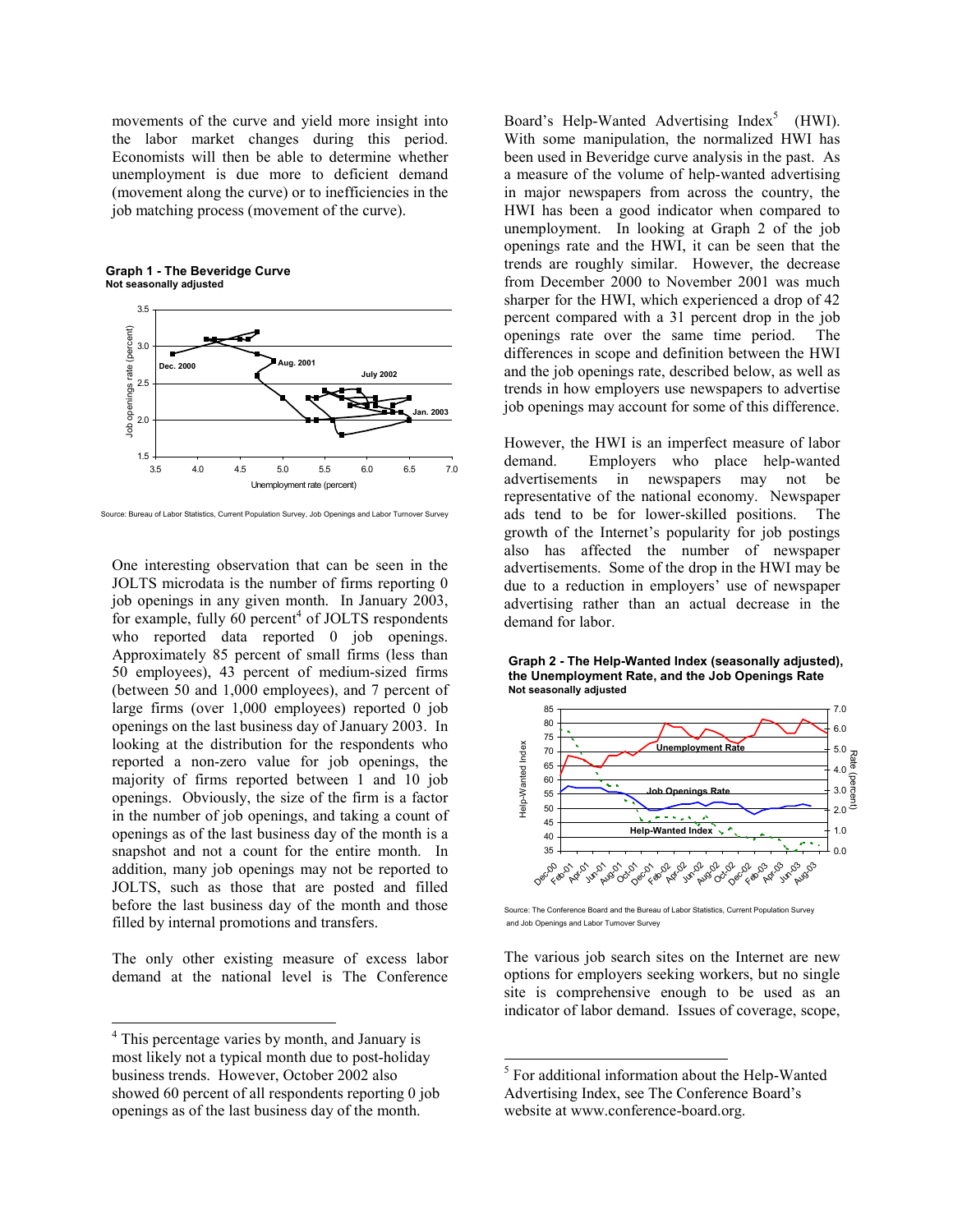multiple positions per ad, and fees for job postings are obstacles in using these sites as indicators.

As mentioned previously, the JOLTS sample is designed to be nationally representative. In addition to providing a job openings rate, JOLTS also publishes a job openings level. The job openings estimates meet the three criteria specified above to be comparable to the unemployment rate. The HWI is not adjusted to account for multiple positions per ad, and there are no limitations on the types of ads placed in newspapers, some of which may be placed to gather resumes for future hiring. Neither JOLTS job openings nor the HWI differentiates between full- or part-time openings, and neither includes occupational information or a measure of "good" jobs versus "bad" jobs or for low-wage versus high-wage positions.

Another way to analyze the unemployment-job openings relationship is to compare the two levels. Long before the U.S. had a representative survey like JOLTS collecting job openings data, Katharine Abraham suggested that the number of persons unemployed is much larger than the number of job openings<sup>6</sup>. She used two methods to come to this conclusion. The first involved correcting perceived downward bias in the results of a pilot program of the first incarnation of the JOLTS program. The second method used job vacancy durations and the new hires rate to estimate job vacancies. Both methods yielded results that showed the number of unemployed was indeed greater than the number of job openings at any given time, but the ratio did shift over time. In the mid 1960s, the ratio of those unemployed per job opening was approximately 2.5, which shifted to 4.0 in the early 1970s and then increased to 5.0 in the late 1970s. The ratio using the JOLTS job openings data ranges from 1.3 unemployed persons for every job opening in December 2000, when the labor market was perceived as being relatively tight to 3.4 in January 2003.

With the publication of job openings data, there already has been talk of a "jobs deficit," or the difference between the number of unemployed workers and the number of job openings<sup>7</sup>. It is important to remember that even with carefully constructed parallel definitions, the reference periods

 $\overline{a}$ 

are both snapshots, but different: the week of the  $12<sup>th</sup>$ for unemployment compared with the last business day of the month for job openings. In addition, the survey that measures unemployment, the Current Population Survey (CPS), has a different scope from the JOLTS program. The CPS includes agricultural workers, unpaid family workers, domestic workers in private households, and the self-employed, all of whom are not covered by establishment surveys.

In addition, Abraham was careful to note that it is not necessarily optimal for there to be a one-for-one relationship between unemployment and job openings. There are social costs involved with unemployment, and even if there were a one-for-one relationship, the people looking for work may not meet the qualifications needed to fill the job openings, or the job openings may not be in the same location as the people looking for work. These frictions in the labor market keep job openings from being filled instantaneously.

The composition of the labor market, job search methods, and recruitment practices have changed significantly since the pilot studies and first JOLTS program attempted to collect data on job openings in the United States. However, the data and findings from these programs can help to confirm that the current JOLTS program is collecting accurate and useful job openings data.

The JOLTS job openings rate is a comprehensive measure of the unmet demand for labor in the country. As the time series grows longer, additional analysis can be performed using seasonally adjusted job openings data with the unemployment rate and other economic measures, such as wage data. Since the JOLTS program was designed to provide national economic indicators, there are several things the estimates do not provide. There is a demand for job openings by occupation, duration of vacancies, and openings at the state or metropolitan area level. Some industry or occupational associations have estimates of job openings, and several states are conducting a job vacancy survey, but there is not a single source for this type of information.

As the JOLTS staff conduct the thorough methodological review required before the data series can become official, the estimates continue to be closely watched. The timing of the production process has been tightened, closer controls on microdata review have been instituted, and refinements to the estimation system have been made to ensure the estimates produced meet the quality standards for which BLS is known.

<sup>6</sup> Katharine Abraham, "Structural/Frictional vs.

Deficient Demand Unemployment: Some New

Evidence." *American Economic Review*, 1983, 73(4), pp. 708-724.<br><sup>7</sup> Esenemie S

Economic Snapshots, The Economic Policy Institute, October 2, 2002.